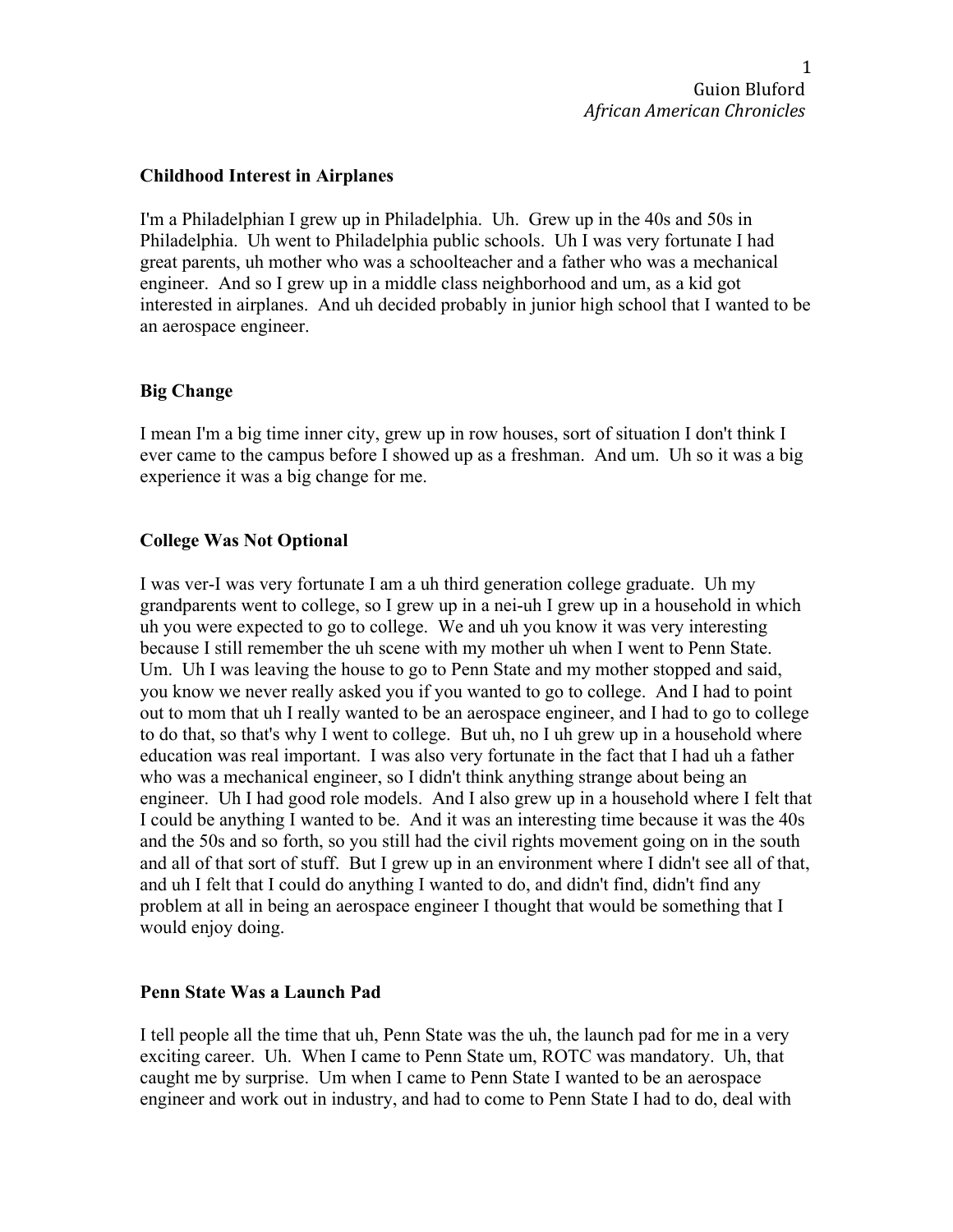ROTC. Uh and that was interesting in itself, and I made a decision while I was at [clears throat] at Penn State that I wanted to go advanced ROTC which still, I still question why I did that but that worked out very nicely. Uh. But it was a very exciting experience, just you know, just exciting experience I tell people all the time, um, when I came to Penn State I wanted to get a degree in aerospace engineering. When I left Penn State, I had a degree in aerospace engineering, I had a commission in the air force, I had gotten my private pilot's license up here as part of the ROTC program, and I married a woman who I met as a freshman here at Penn State so, Penn State was uh, a significant uh uh uh, significant institution for me.

#### **Struggles at Penn State**

I struggled through four years at Penn State I mean there wasn't a lot of social support here at Penn State, and so you were really on your own and uh, in a pretty tough curriculum. Uh and I had to be able to study and all of that sort of stuff. And I kid people all the time that you had all these distractions up here at Penn State, and one of the big distractions was you had 12,000 single women up here at Penn State. So you had all of that going on so it was uh, it was a challenging four years, and I showed up uh as a uh, um, um, student high school student who had never dated, who had never been on his own, and when I left I felt as if I was a mature adult uh getting married, moving on to an interesting career.

## **Failed Freshman English**

I showed up at Penn State uh, and I failed uh freshman English. Uh my grade point average in my freshman year was less than a 2.0. So I spent four years trying to work my way out of a hole at Penn State you know, and interesting enough uh, my best year at Penn State was in my senior year because it took me four years to figure out how to study, and all of that sort of stuff and various courses. So it was a, it was a tough time, and uh uh because I was an African American you know there were very few African Americans on the campus, but also that you were really on your own when you came to Penn State, there really was not a lot of support for students you showed up, you went to class in order you know you had to make it on your own. But uh, it was a challenging experience and uh, I thought in the end it uh gave me a lot of grit, uh, that helped me throughout my career.

#### **One of the Few**

 It was interesting you showed up on the campus, campus had 25,000 students, and I think there were probably two or three hundred African American students. You know, and and there wasn't uh a central place for them so we were sprinkled out all over the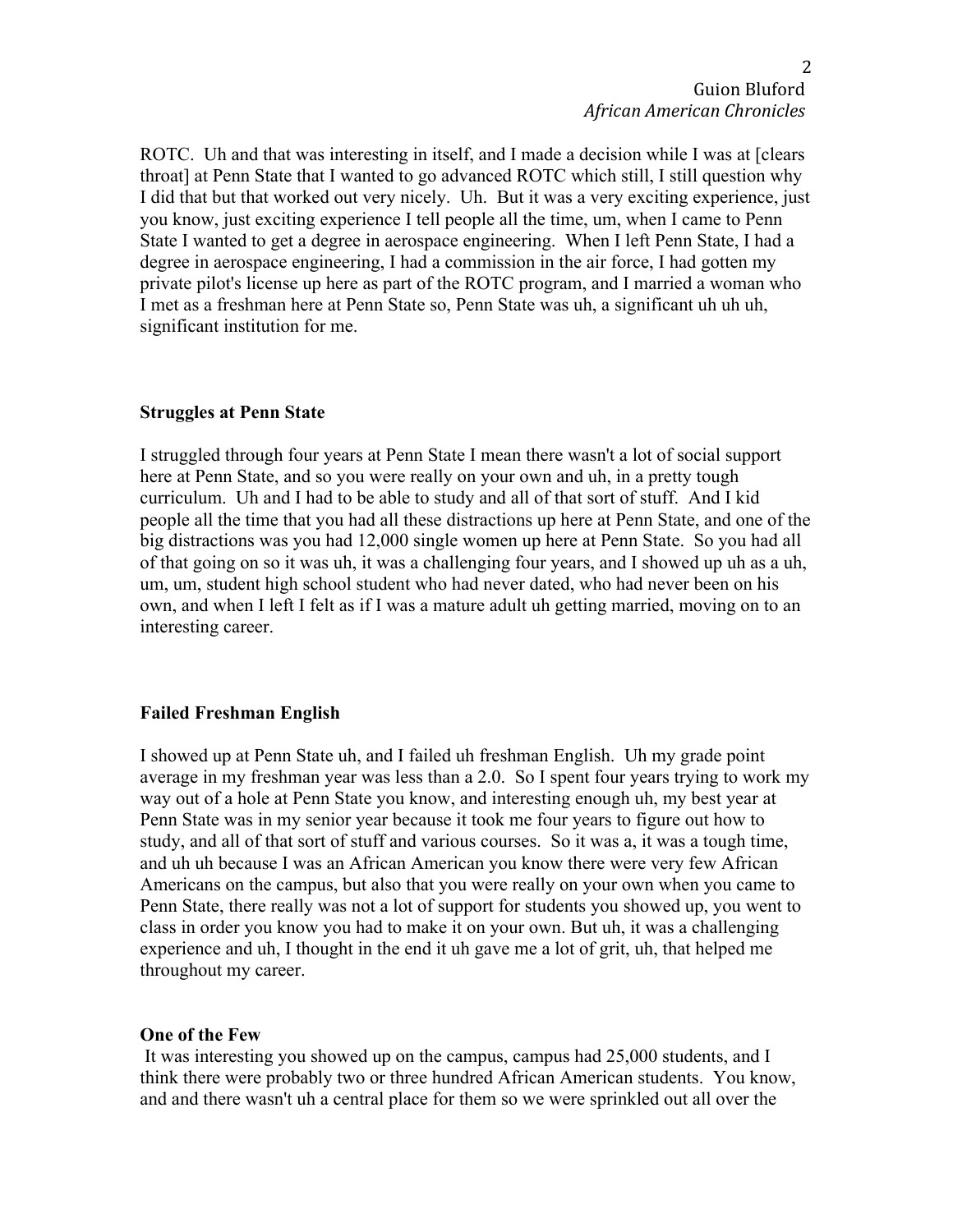campus. Uh, the only time you really congregated with African American students is when you went to the frat. The other thing too was the fact that I was in engineering and uh, there were really very few engine black engineers, students that were going through the engineering program and I know in the four years that I was here, I was the only guy only African American in aerospace. And if my memory serves me right I mean there must have been maybe four or five African Americans in the whole engineering program while I was here at Penn State.

#### **Becoming an Astronaut**

NASA hadn't hired astronauts since '66. So they were looking for astronauts to fly this thing called the space shuttle and they were still developing this space shuttle thing. And they realized that they needed more astronauts cause when we came into the astronaut office in uh, in '70 there were only 28 astronauts in the office, and we were a class of 35, so they really more than doubled the size of the astronaut program. And uh they were looking for uh, astronauts who were not only test pilots but who were scientists and engineers because they wanted pilot astronauts and mission specialist astronauts, and I applied for both positions the pilot astronaut and mission specialist astronaut, and got selected as a mission specialist astronaut. So uh we got uh, notified in January of '78, in February they brought our class together and so I got to see who the other members of the class were. There were six women in the program, which was very interesting. There were a couple of other black astronauts uh Fred Gregory and Ron McNair. We had um, fifteen test pilots and uh twenty mission specialists, test pilots sort of knew each other. Uh, the mission specialists we were all strangers to each other but it was a great class it was a great experience. And we all had an opportunity to fly, and we in many cases we stay, we stay in touch so it was uh it was a great experience coming in.

#### **First Flight**

NASA started naming crews. The first crew and the second crew and the third crew I still remember the morning that uh, they told me that I'd be flying on [STSA]. Which was very interesting because which was the eighth flight of the shuttle. I came to work on Monday morning, astronauts get together for a Monday morning meeting among the astronauts, uh at the end of that meeting the head of the astronaut office John Young came up to me and said um, we need to, you need to go over to the headquarters cause the big cheese wants to talk to you about something or another and I said okay, you know. And I remember going over to uh building one, uh, joined up with a couple other people who were all wondering why we were all going over to building one. And uh at a meeting they told us that we would be um, the crew for STSA and I think all of us were thrilled you know, we had been in the program for three years and we wanted to fly so, it was exciting.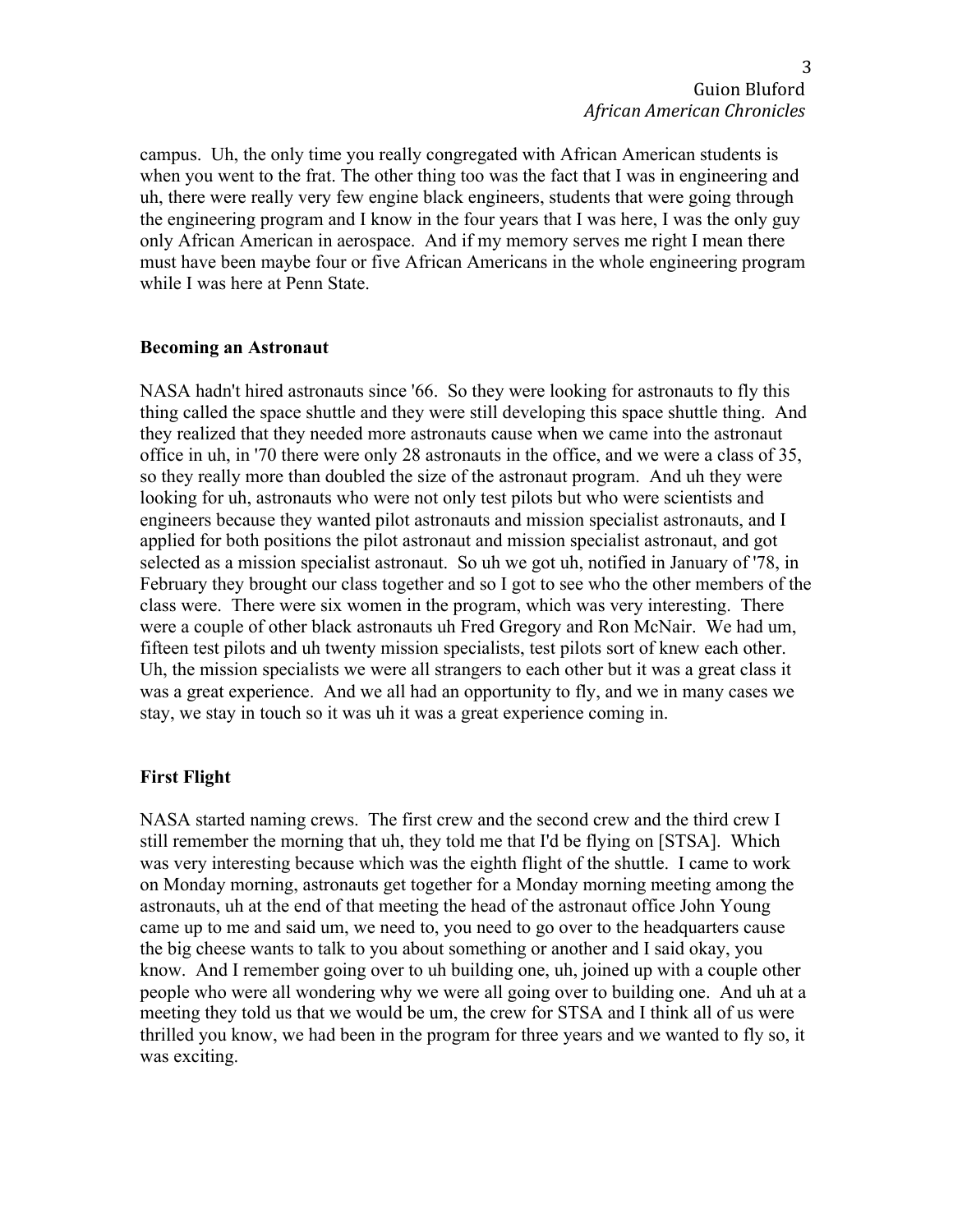#### **First African American in Space**

I knew, uh, when I came into the astronaut program that one of the three of us myself, [Ron McNair], Fred Gregory would eventually be in this role of being the first African American just like uh the six women who came into the program when we did, one of them was going to be the first woman to go into space. And so my goal was to really just make a contribution I really didn't anticipate being the first African American in space, I didn't push for that uh, but I was pleasantly surprised by it and uh, it was a lot of uh publicity upfront, uh associated with it and-and I sort of tried to keep it under control so it doesn't get out of hand.

#### **More Missions**

In '85 I flew on a CS uh 61 alpha. Took a laboratory in space, 76 different experiments. Ran a laboratory because I was a senior mission specialist on orbit, with three European astronauts and a US Bonnie Dunbar American astronaut. So that was lots of fun on Challenger so it was a great mission. Uh we got down. Unfortunately in '86 we had the accident. Um. I lost uh some good friends in that accident. Sort of made a commitment to, um, try and stay around long enough to make sure we flew safely again, did that again. And then in '91 flew a third time. It was a uh, STS39 it was a military flight. Supported star wars, we studied the aurora earth glow, we deployed a little satellite and retrieved it from on orbit, eight days on orbit very busy mission. It was also very exciting. Uh after that flight I thought I would retire but before I could really make up my mind they put me on a fourth flight. Uh which was a classified DOD flight uh and uh December of '92.

#### **Teasing the Rookies**

On flight number three uh, myself and the commander [Mike Coats] were flying for the third time. Uh we had five rookie astronauts on the flight with us. And we would go to training and they would all be all excited you know about training to fly in space eating space food, how did this and how that worked, and I remember Mike Coats and I were saying oh this is another [mumble] or another training we've done this a couple times you know and I would kid the rookies and I would say hey don't get too excited, this is a business trip we're only going to be out of town eight days this is just a business trip you know. I would kid them all the time this is a business trip, don't worry about it this is a business trip. So I recognized from my point of view that uh, the awe I had seen it all, and so the awe was still there but it wasn't as strong as it was on the first flight.

#### **Being a Role Model**

I feel as if it's my responsibility not only to be a role model, but also to encourage uh other people to get into the same field that I'm I'm into. I'm really into encouraging